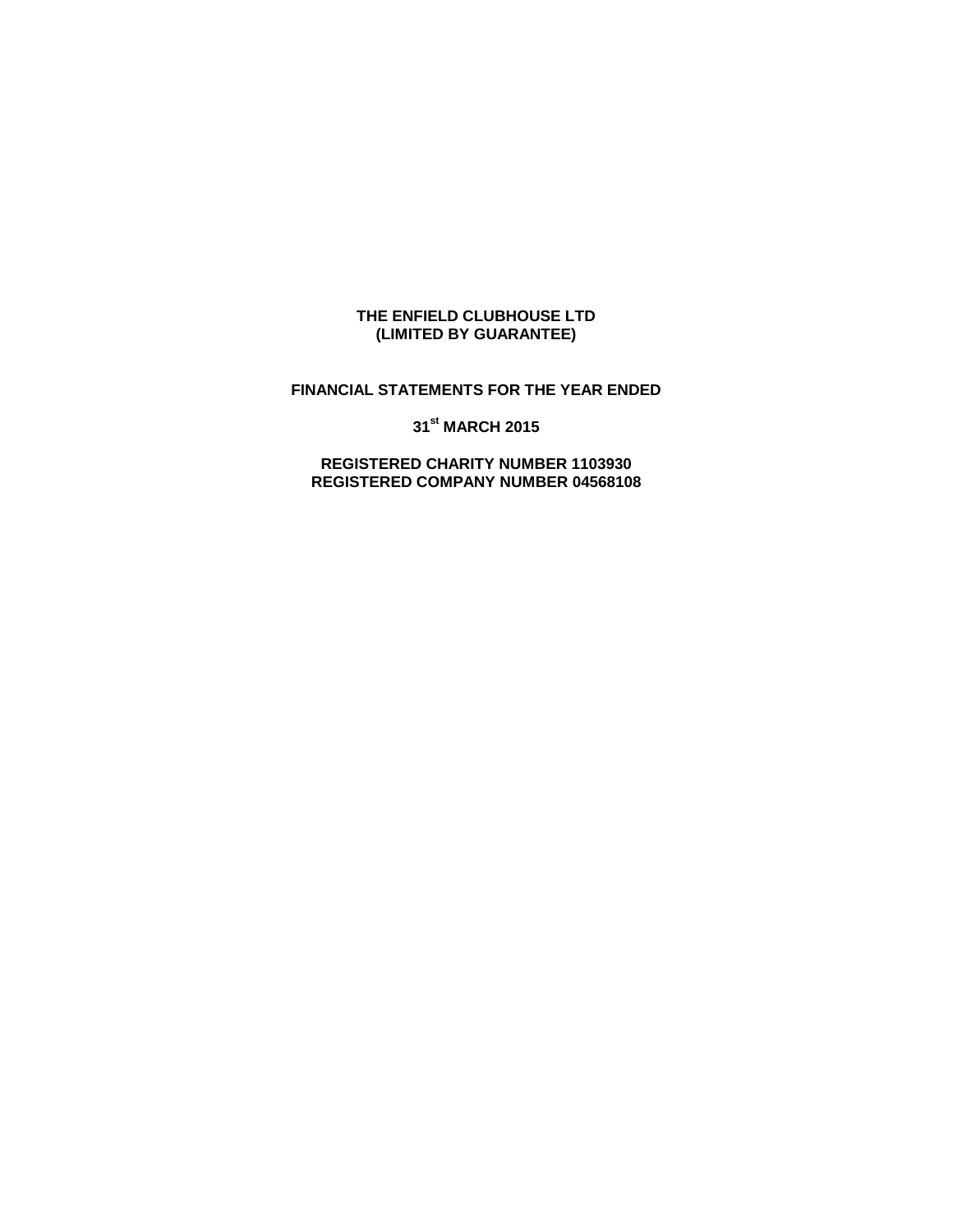# **THE ENFIELD CLUBHOUSE LTD**

# **YEAR ENDED 31st MARCH 2015**

### **INDEX**

|                                                | Page         |
|------------------------------------------------|--------------|
| <b>Charity information</b>                     | 1            |
| Trustees' report                               | $\mathbf{2}$ |
| <b>Independent Examiner's Report</b>           | 6            |
| <b>Statement of Financial Activities</b>       | 7            |
| <b>Balance sheet</b>                           | 8            |
| Notes to the financial statements              | 9            |
| <b>Detailed Income and Expenditure Account</b> | 11           |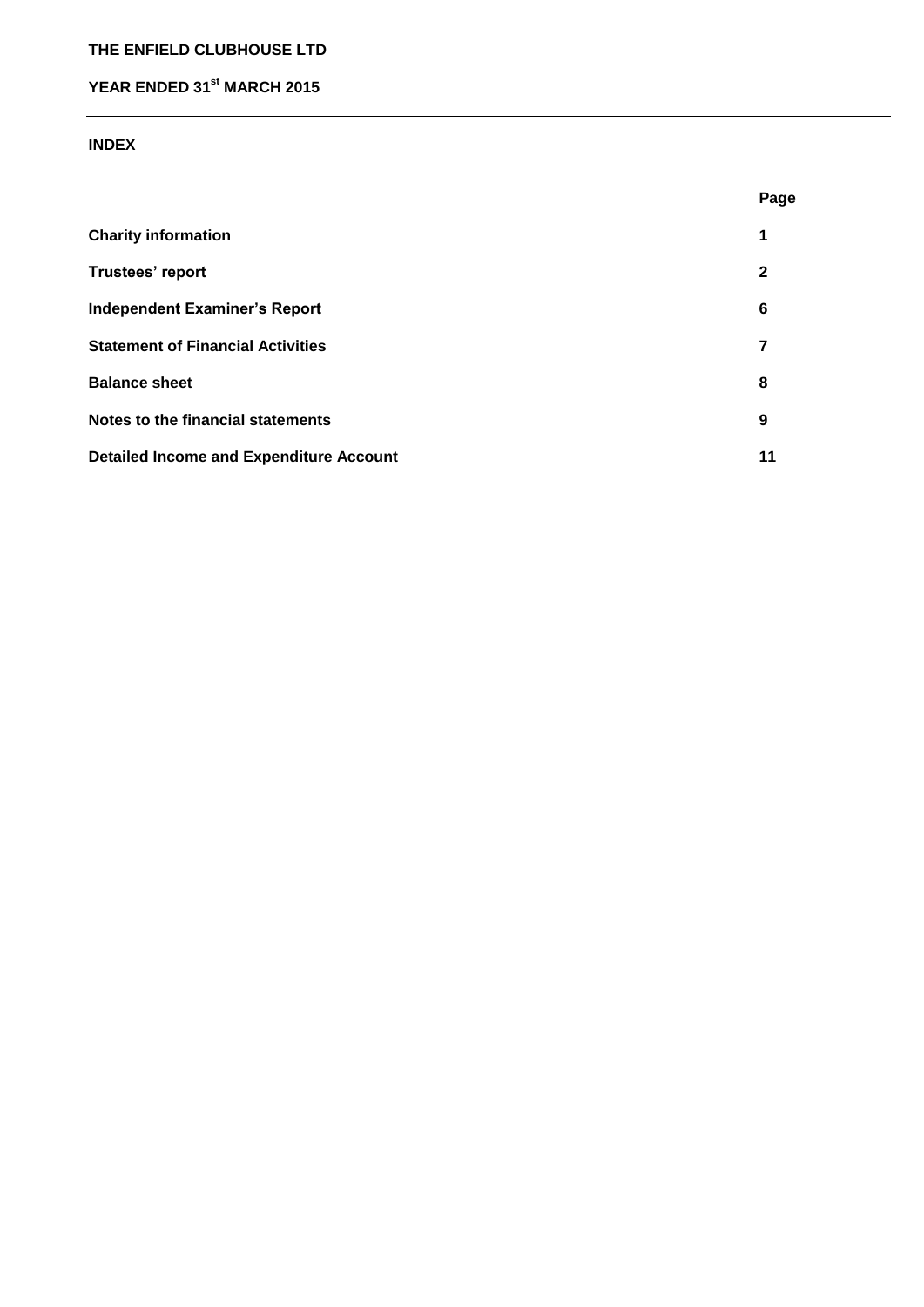#### **CHARITY INFORMATION**

#### **Trustees**

Cheryl Paine (Chair)<br>Mandy Hawting (Treasurer) Mandy Hawting Andy Frost

#### **Clubhouse Manager**

Richard Siddall

#### **Honorary Treasurer**

Panos Mavron FCA

#### **Registered office**

Enfield Clubhouse Room 10, Community House 311 Fore Street Edmonton N9 0PZ

#### **Principal address**

Enfield Clubhouse Room 10, Community House 311 Fore Street Edmonton N9 0PZ

#### **Registered charity number**

1103930

#### **Registered company number**

04568108

#### **Company secretary**

Ms C D Paine

#### **Independent Examiner**

TACTS ACCOUNTANT Chartered certified Accountants 81 Rayleigh Road Palmers Green London N13 5QW

#### **Bankers**

CAF Bank Ltd 25 Kings Hill Avenue Kings Hill West Malling Kent ME19 4JQ www.cafbank.org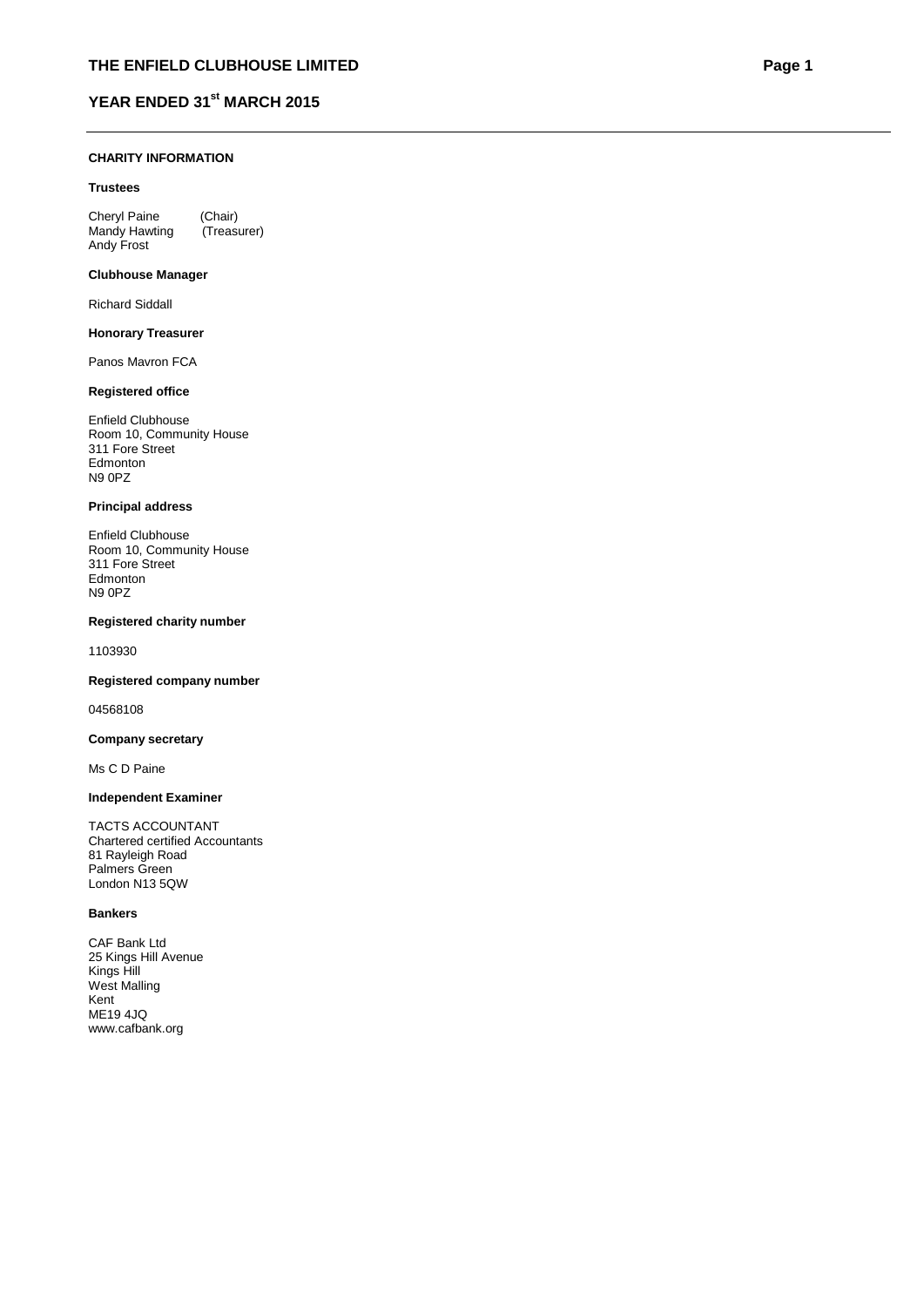#### **REPORT OF THE TRUSTEES**

The Trustees, who are Directors for the purposes of company law, have pleasure in presenting their annual report for the purposes of Section 45 of the Charities Act 2011, together with the accounts for the year ended 31 March 2015.The trustees have adopted the provisions of the Statement of Recommended Practice "Accounting and Reporting by Charities" issued in March 2005, in preparing the annual report and financial statements of the charity.

### **STRUCTURE, GOVERNANCE AND MANAGEMENT**

a) The Memorandum & Articles of Association require that the Board of Trustees and Directors are elected by the membership at the Annual General Meeting. Trustees also present a list of nominations to the offices of Chair, Vice Chairs and Treasurer for election by the members. Clubhouse members are able to stand as Trustees, make nominations and to vote at Clubhouse meetings. The Trustees are responsible to the Charity Commission and to Companies' House for the administration and financial management of Enfield Clubhouse.

b) Enfield Clubhouse is the operating name of The Enfield Clubhouse Limited, registered in England and Wales as a Company Limited by Guarantee (No. 4568108) and as a Registered Charity (No. 1103930).

c) Trustees and Directors are recruited by introduction, word of mouth and referral. They are required to provide references and sign a Trustee Declaration of Eligibility. New Trustees are appointed by a resolution of the Board passed at the normal monthly meeting of the Trustees.

d) Trustees and Directors are expected to visit the clubhouse on a regular basis, be sympathetic to its aims and undergo relevant training by attending relevant courses run by external agencies. Induction and relevant training is made available to all Trustees on their responsibilities.

e) The Board of Trustees and Directors is the decision making body supported by professional advisors. The Board comprises a Chair, Treasurer and other non-officer Trustees all of whom have a wide range of life experience, business skills and knowledge or professional expertise of relevance to the Charity's activities, aims and objectives. The Board delegate's day to day operations to the Clubhouse Manager who manages staff and volunteers to support members to achieve their individual life and work goals, stay well, to participate and feel valued in all aspects of the Clubhouse community. The Company is the employer of all Enfield Clubhouse's staff and has ultimate responsibility under Charity and Company Law, Employment, Health & Safety and other relevant legislation.

We continue to successfully manage our activities and operate our projects within our resources. Responsibility for day-to-day management is delegated to Richard Siddall, the Clubhouse Manager.

Board of Trustees and Directors:

- Cheryl Paine, Chair
- Mandy Hawting Treasurer
- Andy Frost

Clubhouse Manager

• Richard Siddall

Project Support Worker Staff:

Gunsel Fevzi

f) The Clubhouse is based upon, aspires and has made links to the International Center for Clubhouse Development (ICCD) model of rehabilitation of people with mental illness. The model has guiding principles and standards, which we aim to meet: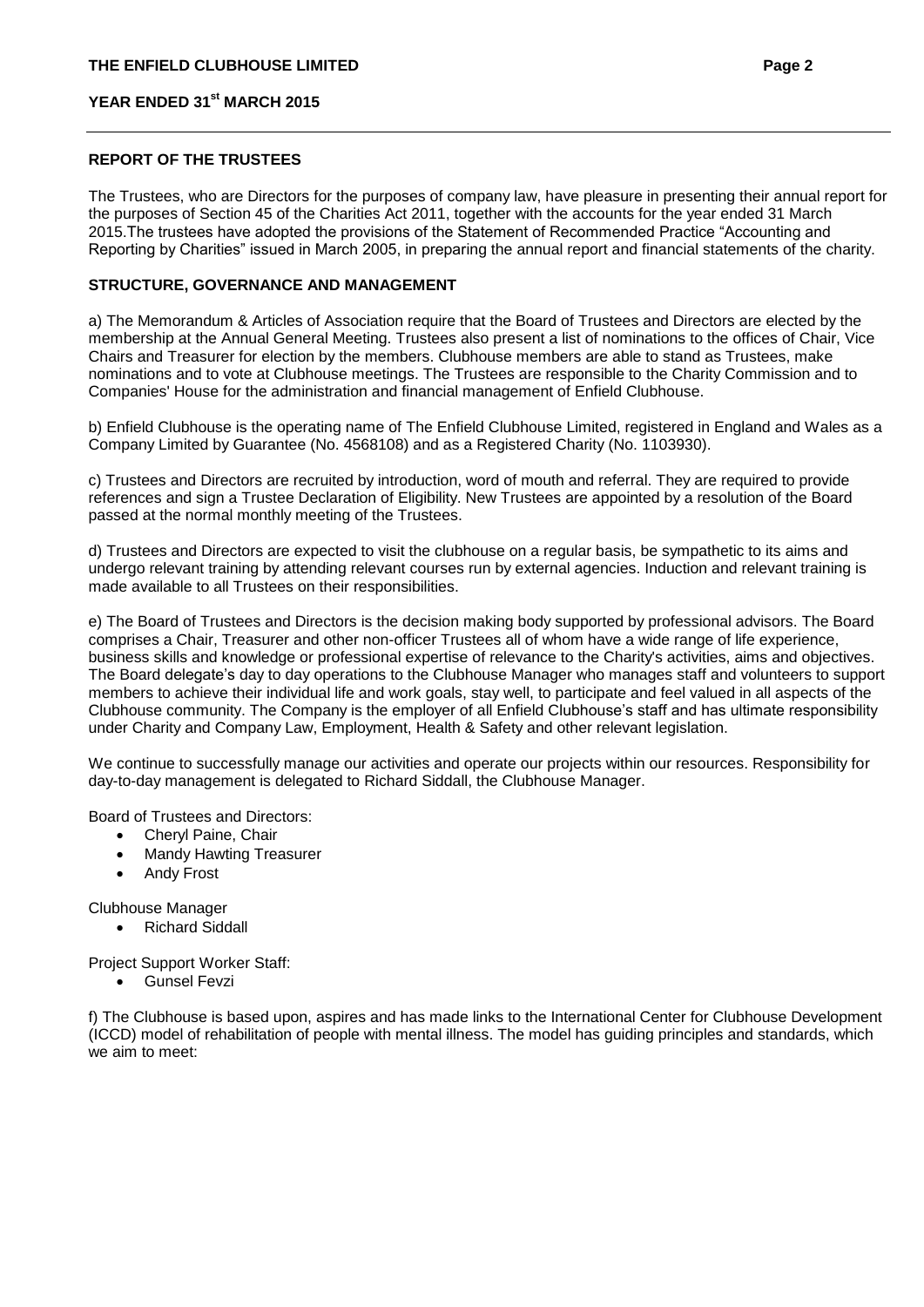**Membership:** Member participation is fully voluntary and entitles them to access all the opportunities available.

- Relationships: describes the unique collegial relationship between Clubhouse staff and members.
- Space: emphasizes the importance of creating a dignified, attractive environment where important work is carried out.
- Work-Ordered Day: describes the structure of the day-to-day activity within a Clubhouse, organized to help members develop self-esteem, confidence and friendships, which make up the foundation of the recovery process.
- Employment: ensures that Clubhouses offer members organized, effective strategies for moving into and maintaining gainful employment. Members have access to:
- Transitional Employment Opportunities; and
- Supported and Independent Employment Opportunities
- Education: ensures that Clubhouses offer members effective opportunities to complete their education.
- Functions of the House: addresses the basic requirements for meeting members' needs, with an emphasis on social and healthcare services.
- Funding, Governance and Administration: describes requirements for overseeing and managing Clubhouses.

The guaranteed rights of membership of Clubhouse are:

- a right to a place to come,
- a right to meaningful work,
- a right to meaningful relationships, and
- a right to a place to return.

As part of good practice we have organisational policies and procedures including making Criminal Record Bureau Checks on all new staff and volunteers working with members, the Protection of Vulnerable Adults procedures, and a complaints procedure.

g) The Clubhouse is not yet affiliated to or certified by the international Clubhouse organisation, so no formal ties currently exist. We aim to support Clubhouse members in developing and promoting their life opportunities, wellbeing and social inclusion.

h) The Board of Trustees and Directors has ensured that appropriate policies and insurance cover are in place for financial management, health and safety, employer and public liability and trustees' indemnity in order to minimise risk to the organisation, its staff and members. The Board also regularly reviews financial budgets and costs, funding, planning permission for the use of the premises and lease agreement, as well as overall project development.

### **OBJECTIVES AND ACTIVITIES**

a) Enfield Clubhouse helps people to recover from the disabling effects of mental illness through work, learning and social activities in safe and supportive environments within the local community. In determining how best to achieve this, the trustees have had regard to the Charity Commission's guidance on public benefit.

Membership is available to anyone with a history of mental health problems who wants to use the service, subject to a risk assessment and appropriate funding being available to pay for the place. Funding is currently available for eligible Enfield residents through the LB Enfield Direct Payments scheme.

The disabling effects of a mental health diagnosis and hospitalisation for many include loss of job, home, social role, support networks, confidence and hope. This can have devastating effects on both individuals affected and their families and carers. Many people feel isolated, lonely, depressed and even suicidal coping with the long-term unemployment, financial hardship, lack of opportunities, discrimination and stigma that results. It's a tragic waste of people's lives, talents, skills and experience and has an added cost in related physical health problems such as diabetes and obesity due to the side-effects of long-term use of anti-psychotic medications, which can also lead to an early death.

Despite all of these problems, Clubhouse members are survivors and want to work and change their lives for the better. Clubhouse seeks to address these problems and support members to find their own solutions including appropriate housing, meaningful relationships and work, social lives and education, all of which help to rebuild confidence and self-esteem.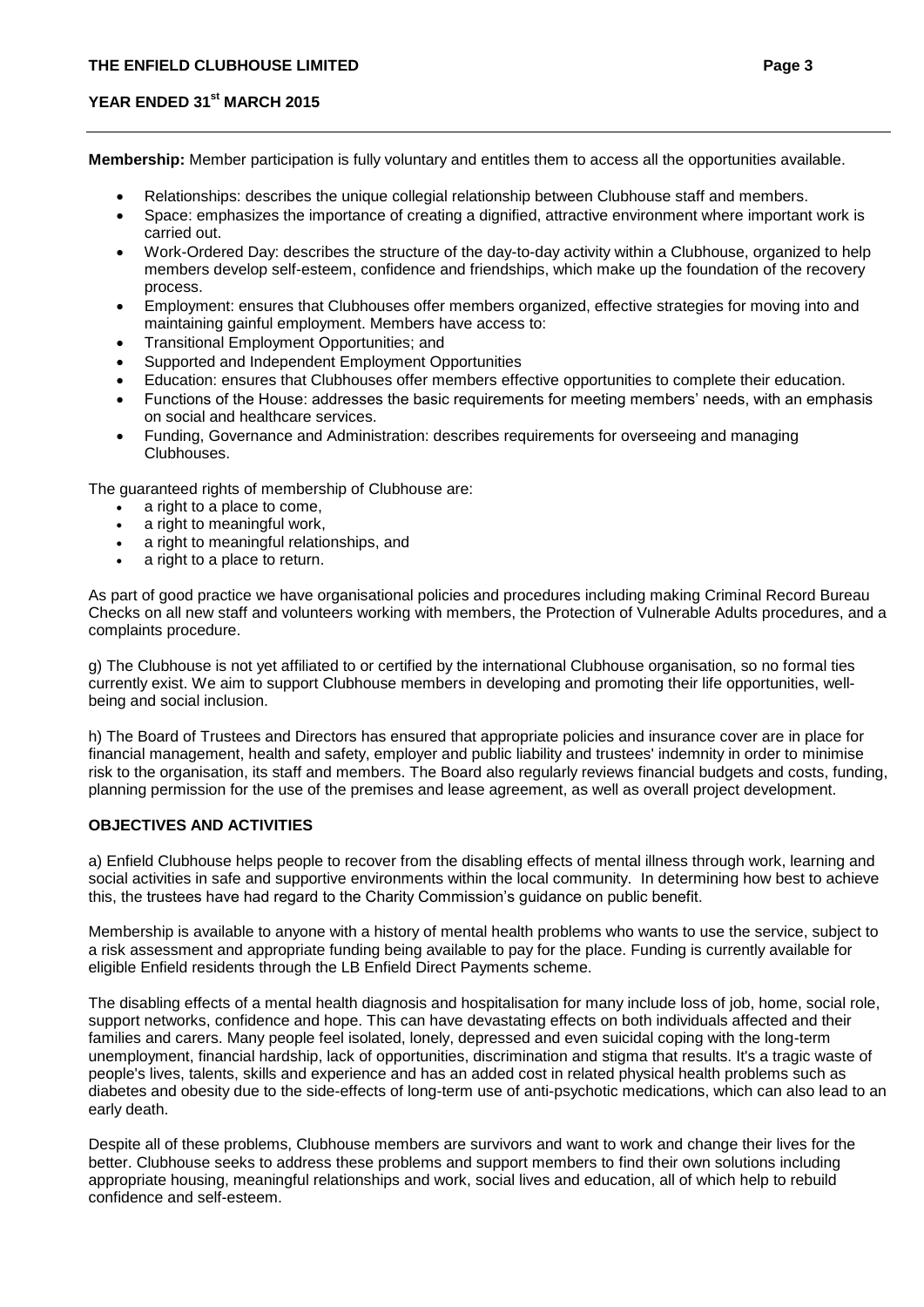Clubhouse membership is for life, so that people can benefit from the Clubhouse's support when they need it, in work and out.

b) Most of our members have a diagnosis of schizophrenia, bi-polar disorder or some other psychosis. Some are diagnosed with anxiety disorders and/or depression. Most have not worked for more than three years. There is a wide range of educational achievements up to and including university degree level.

c) Main objectives for the year:

- 1. To continue to function effectively and provide a valuable service to our Members
- 2. To help members to get temporary paid work experience placements and permanent employment.
- 3. To support members to improve their employability skills and develop their social support networks to enable them to lead fuller and more active lives in the community.
- 4. To provide opportunities for members to socialise and develop within a welcoming environment.
- 5. To encourage more people to become Trustees /Directors In particular to try & fill the vacant post of Secretary.
- 6. To further encourage more people (including members to attend Trustees Meetings as non-voting s "Board members".
- 7. To Increase Membership

d) Strategies for achieving objects:

- 1. To ensure viable income sources exist so we can continue to be sustainable.
- 2. To manage our resources effectively and responsibly.
- 3. To continue to have suitable affordable accommodation.

e) Details of significant activities:

1. Members actively take part in both work and social activity planning meetings, day-to-day decision-making and take responsibility for administration, and fundraising activities within the Clubhouse.

### **ACHIEVEMENTS AND PERFORMANCE**

Many of our members have completed, are currently engaged or are looking for voluntary work in the community, or doing some kind of educational course. Examples include gardening, working in a vineyard, and in a cafe.

Clubhouse members have enjoyed learning how to use the internet safely, contributing to updating our own website, creating posters, leaflets, greetings cards etc

Having our own accommodation in Community House continues to provide a stable environment for the security and long term development of Clubhouse. Our financial assets continue to be healthy and the ratio between annual Income and Expenditure is well controlled.

### **FINANCIAL REVIEW**

- a) The Clubhouse is in a healthy position with adequate financial reserves. .
- b) Our Principal funding source now comes from members subscriptions

#### PLANS FOR THE FUTURE

- To ensure adequate accommodation continues to be available..
- To prepare Clubhouse members for changes to the government's welfare programme and the inherent effect the process could have on them in terms of both finance and mental wellbeing.
- To continue to support members with regard to the 'transformation of social care' and introduction of 'personalisation' and the increased choice and control members will have over assessing their own needs and purchasing their own care.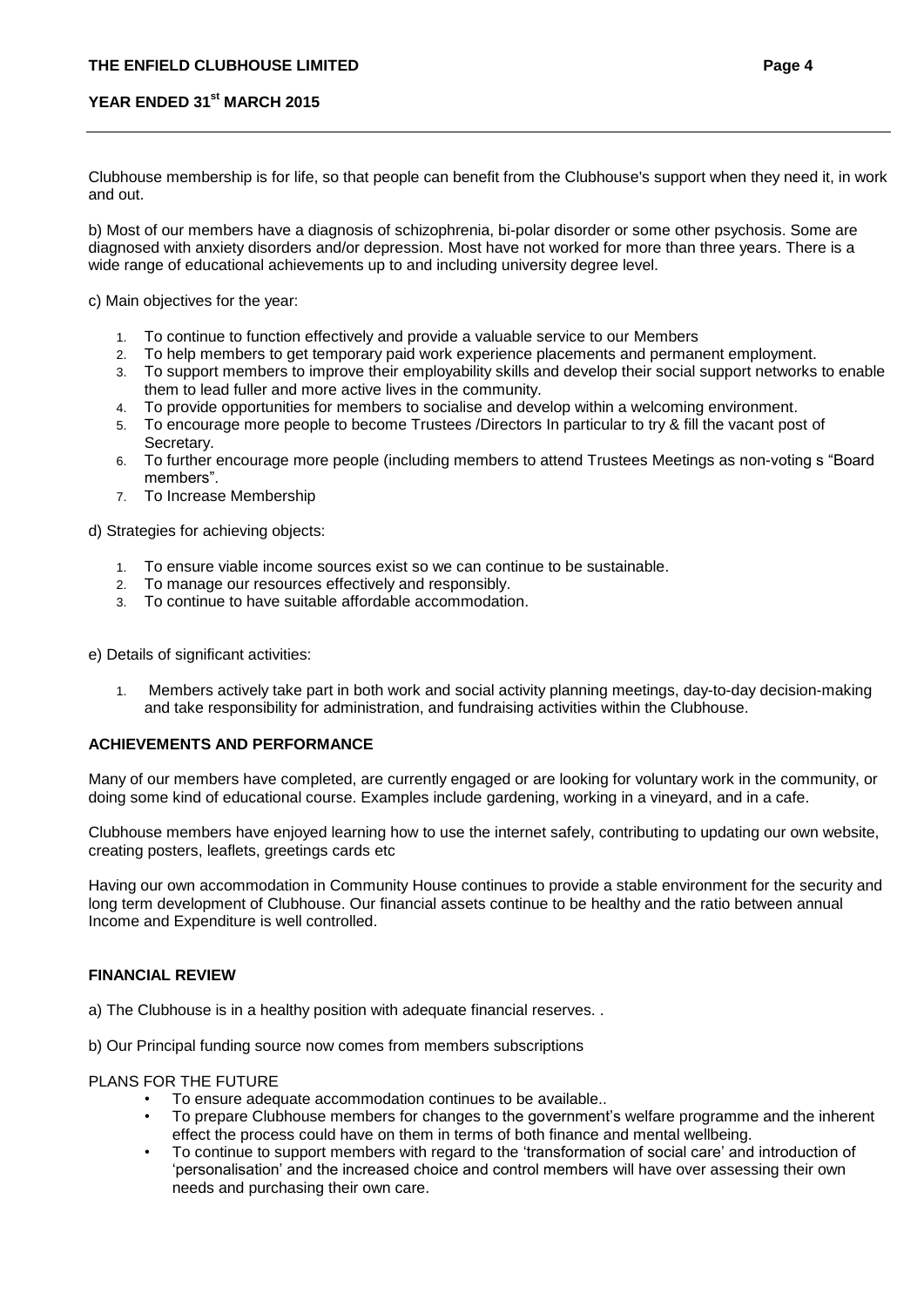- To ensure our income streams are sufficient to support the continuance of Clubhouse
- To maintain and increase a wide range of support in developing social and employment opportunities for Members.

### **STATEMENT OF TRUSTEES' RESPONSIBILITIES**

The trustees (who are also directors of The Enfield Clubhouse Limited for the purposes of company law) are responsible for preparing the Report of the Trustees' and the financial statements in accordance with applicable law and United Kingdom Accounting Standards (United Kingdom Generally Accepted Accounting Practice).

Company law requires the trustees to prepare financial statements for each financial year, which give a true and fair view of the state of affairs of the charitable company and of the incoming resources and application of resources, including the income and expenditure, of the charitable company for that period. In preparing these financial statements, the trustees are required to:

- select suitable accounting policies and then apply them consistently;
- observe the methods and principles in the Charities SORP;
- make judgements and estimates that are reasonable and prudent;
- state whether applicable UK Accounting Standards have been followed, subject to any material departures disclosed and explained in the financial statements;
- prepare the financial statements on the going concern basis unless it is inappropriate to presume that the charitable company will continue in operation.

The trustees are responsible for keeping adequate accounting records that disclose with reasonable accuracy at any time the financial position of the charitable company and enable them to ensure that the financial statements comply with the Companies Act 2006. They are also responsible for safeguarding the assets of the charitable company and hence for taking reasonable steps for the prevention and detection of fraud and other irregularities.

In so far as the trustees are aware:

- there is no relevant information of which the charitable company's independent examiner is unaware; and
- the trustees have taken all steps that they ought to have taken to make themselves aware of any relevant information and to establish that the independent examiner is aware of that information.

#### **INDEPENDENT EXAMINER**

Our Independent examiner continues to be TACTS ACCOUNTANT, (Chartered Certified Accountants, 81 Rayleigh Road, Palmers Green, London N13 5QW), was appointed.

Approved by the trustees and signed on their behalf.

**Cheryl Paine**

**Chair of Trustees** Date: 12<sup>th</sup> May 2015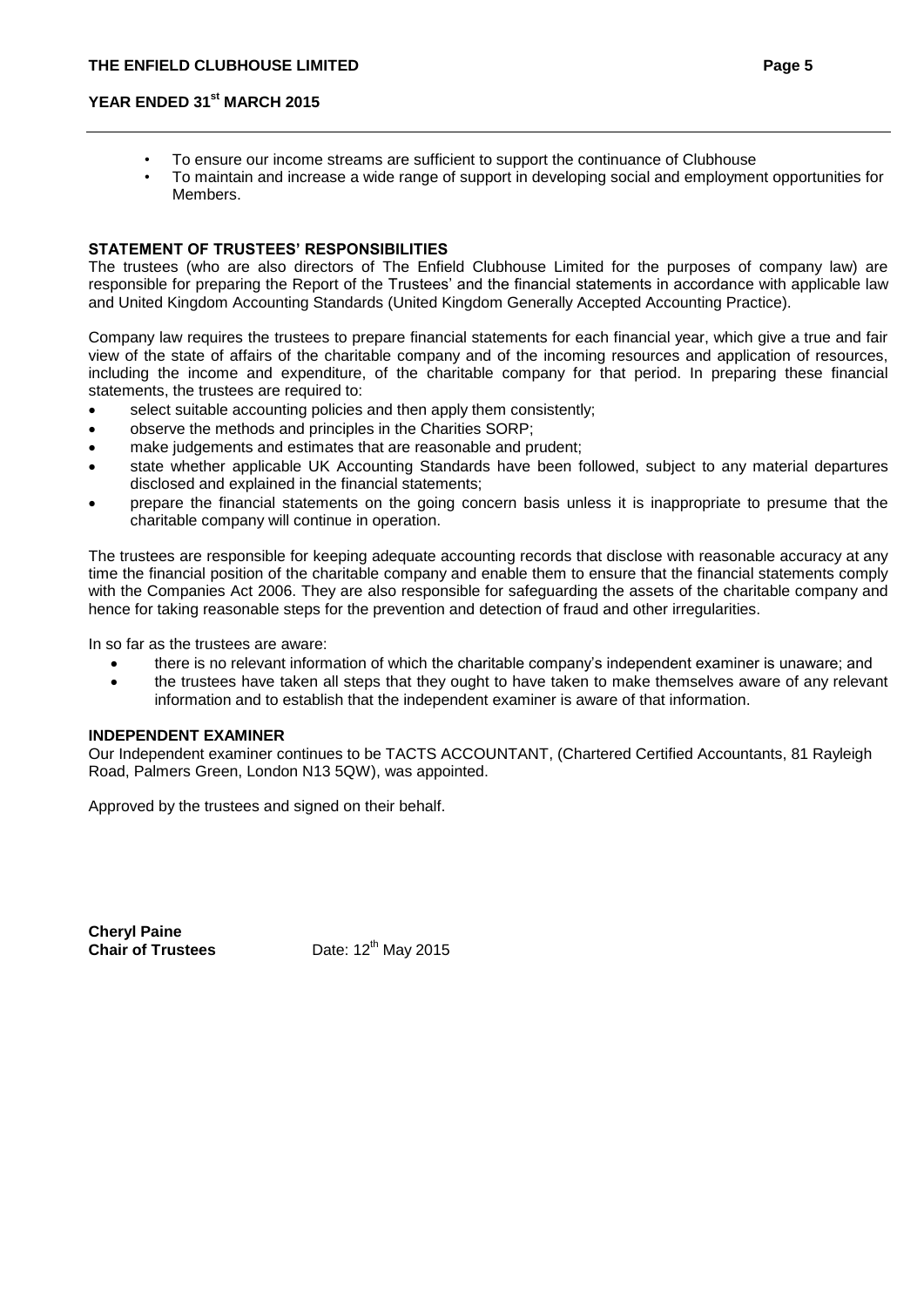### **Independent examiner's report to the trustees of The Enfield Clubhouse Limited**.

I report on the accounts of the charity for the **year ended 31st March 2015**, which are set out on pages 7 to 11.

#### **Respective responsibilities of trustees and examiner**

The trustees (who are also the directors of the company for the purposes of company law) are responsible for the preparation of the accounts. The trustees consider that an audit is not required for this year under section 144(2) of the Charities Act 2011 (the 2011 Act) or under Regulation 10 (1)(a) to (c) of The Charities Accounts (Scotland) Regulations 2006 (the 2006 Accounts Regulations) and that an independent examination is needed. The charity is required by company law to prepare accrued accounts and I am qualified to undertake the examination by being a qualified member of the Association of Chartered Certified Accountant.

Having satisfied myself that the charity is not subject to audit under company law and is eligible for independent examination, it is my responsibility to:

- examine the accounts under section 145 of the 2011 Act);
- to follow the procedures laid down in the general Directions given by the Charity Commission under section 145(5)(b) of the 2011 Act; and
- to state whether particular matters have come to my attention.

#### **Basis of independent examiner's report**

My examination was carried out in accordance with the general Directions given by the Charity Commission. An examination includes a review of the accounting records kept by the charity and a comparison of the accounts presented with those records. It also includes consideration of any unusual items or disclosures in the accounts, and seeking explanations from you as trustees concerning any such matters. The procedures undertaken do not provide all the evidence that would be required in an audit and consequently no opinion is given as to whether the accounts present a 'true and fair view' and the report is limited to those matters set out in the statement below.

#### **Independent examiner's statement**

In connection with my examination, no matter has come to my attention:

(1) which gives me reasonable cause to believe that in any material respect the requirements

- to keep accounting records in accordance with section 386 of the Companies Act 2006 and section 44(1)(a) of the 2005 Act; and
- to prepare accounts which accord with the accounting records, comply with the accounting requirements of the Companies Act 2006, section 44(1)(b) of the 2005 Act and Regulation 8 of the 2006 Accounts Regulations; and
- which are consistent with the methods and principles of the Statement of Recommended Practice: Accounting and Reporting by Charities

have not been met; or

(2) to which, in my opinion, attention should be drawn in order to enable a proper understanding of the accounts to be reached.

Date: 12/05/2015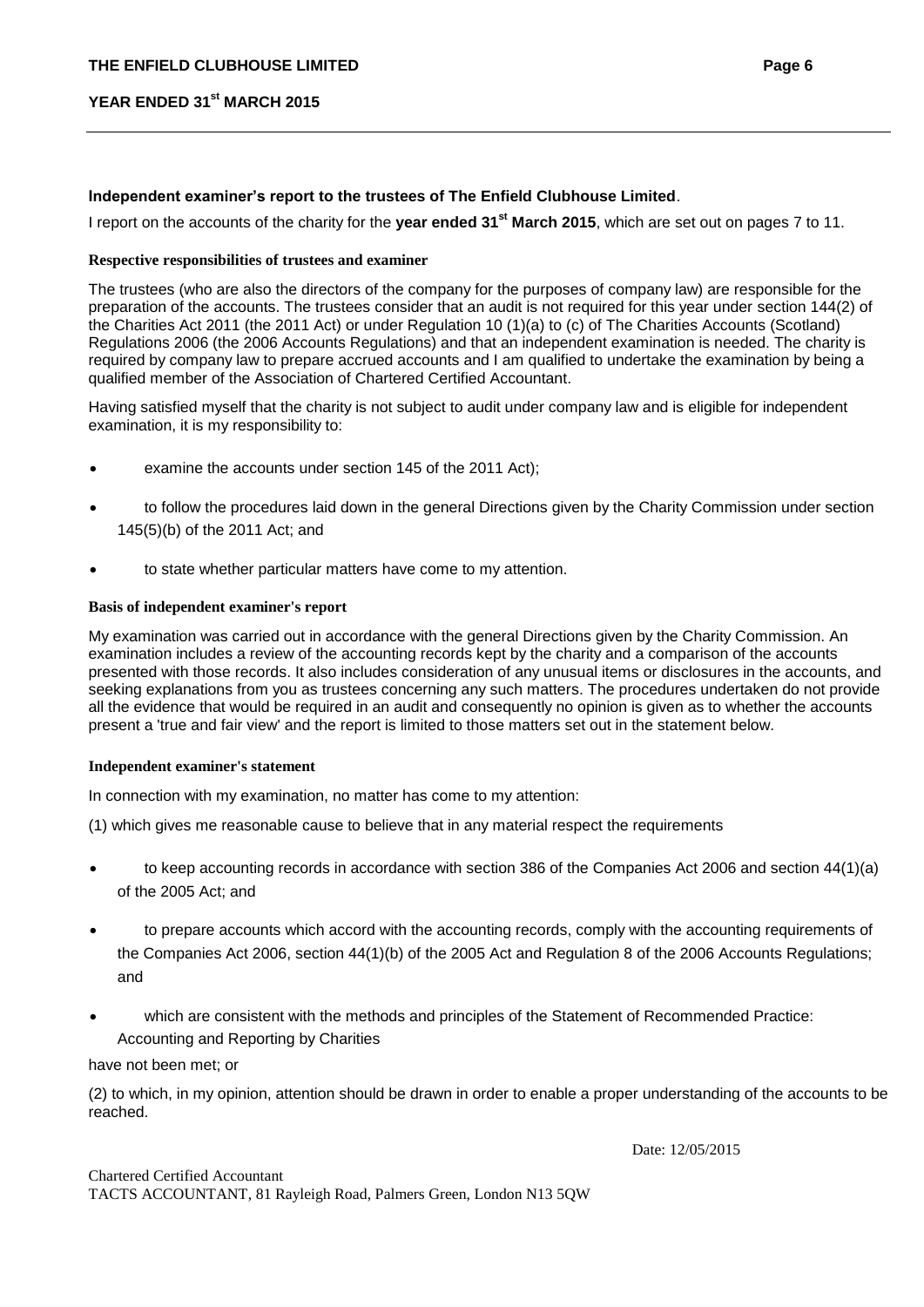## **THE ENFIELD CLUBHOUSE LTD**

### **INCOME AND EXPENDITURE FOR THE PERIOD ENDING 31 MARCH 2015**

|                                 | <b>Unrestricted</b><br><b>Funds</b> | <b>Restricted</b><br><b>Funds</b> | <b>Total</b><br><b>Funds</b><br>2015 | <b>Total</b><br><b>Funds</b><br>2014 |
|---------------------------------|-------------------------------------|-----------------------------------|--------------------------------------|--------------------------------------|
| <b>INCOMING RESOURCES</b>       |                                     |                                   |                                      |                                      |
| Income:                         |                                     |                                   |                                      |                                      |
| Voluntary Income                | 44,211                              |                                   | 44,211                               | 45,035                               |
|                                 |                                     |                                   |                                      |                                      |
| <b>Other Income:</b>            |                                     |                                   |                                      |                                      |
| <b>Bank Interest</b>            | 1,182                               |                                   | 1,182                                | 1,371                                |
| Other                           | 6,731                               |                                   | 6,731                                |                                      |
| <b>TOTAL INCOMING RESOURCES</b> | 52,124                              | 0                                 | 52,124                               | 46,405                               |
| <b>RESOURCES EXPENDED</b>       |                                     |                                   |                                      |                                      |
| Charitable costs                | 42,312                              | 270                               | 42,582                               | 33,373                               |
| Support & Governance costs      | 3,270                               | 371                               | 3,641                                | 15,899                               |
| <b>TOTAL RESOUCES EXPENDED</b>  | 45,582                              | 641                               | 46,223                               | 49,272                               |
| Net Incomings and (Outgoings)   | 6,542                               | (641)                             | 5,901                                | (2,867)                              |
| <b>Balance Brought Forward</b>  | 79,342                              | 641                               | 79,983                               | 82,850                               |
| <b>Balances Carried Forward</b> | 85,884                              | $\bf{0}$                          | 85,884                               | 79,983                               |

There were no recognised gains or losses for the above period other than those shown in the statement of financial activities for the above financial year. All incoming resources and resources expended are derived from continuing activities.

The notes attached form part of these financial statements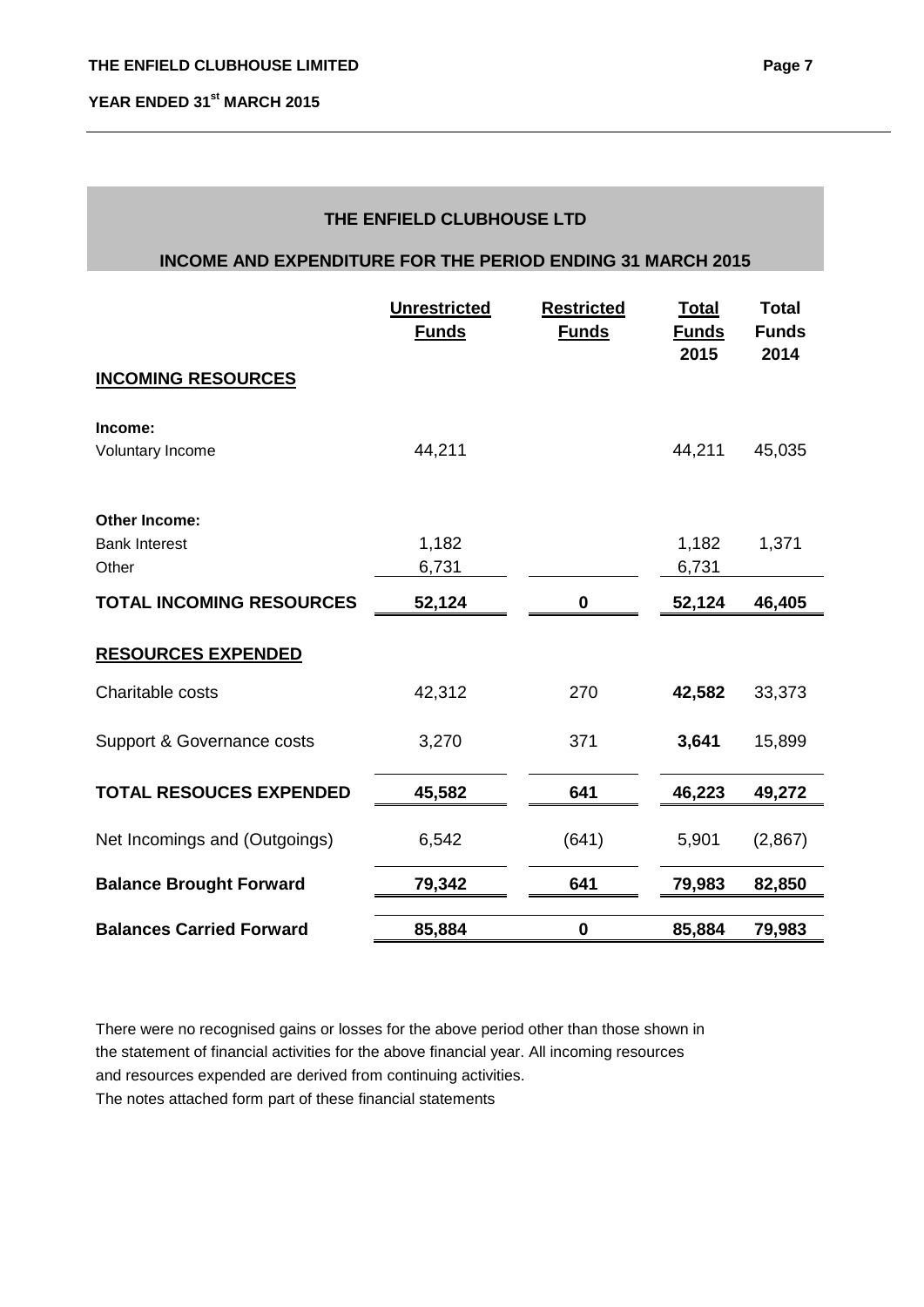| THE ENFIELD CLUBHOUSE LTD                |              |                  |           |  |
|------------------------------------------|--------------|------------------|-----------|--|
| <b>BALANCE SHEET AS AT 31 MARCH 2015</b> |              |                  |           |  |
|                                          | <b>Notes</b> | £<br><u>2015</u> | £<br>2014 |  |
| <b>Fixed Assets</b>                      |              |                  |           |  |
| Tangible assets                          |              | 0                | 0         |  |
| <b>Current Assets:</b>                   |              |                  |           |  |
| <b>Stock</b>                             |              |                  | 270       |  |
| <b>Debtors</b>                           | (8)          | 6,025            | 5,960     |  |
| Cash at Bank and In Hand                 |              | 85,136           | 87,757    |  |
| <b>Current Liabilities:</b>              |              |                  |           |  |
| <b>Creditors:</b>                        |              |                  |           |  |
| Amount falling due within one year       | (9)          | 5,277            | 14,004    |  |
| <b>Net Assets</b>                        |              | 85,884           | 79,983    |  |
| <b>As Represented By</b>                 |              |                  |           |  |
| <b>Unrestricted Fund</b>                 | (11)         | 85,884           | 79,342    |  |
| <b>Restricted Fund</b>                   |              |                  | 641       |  |
| <b>Total Funds</b>                       |              | 85,884           | 79,983    |  |

(The notes form part of this account)

The directors are satisfied that the company is entitled to exemption from the provisions of the Companies Act 2006 (the Act) relating to the audit of the financial statements for the year by virtue of section 477, and that no member or members have requested an audit pursuant to section 476 of the Act.

The directors acknowledge their responsibilities for complying with the requirements of the Act with respect to accounting records and the preparation of financial statements.

This report has been prepared in accordance with the provisions applicable to companies subject to the small companies' regime

The accounts were approved by the Trustees on  $12^{th}$  May 2015 and signed on their behalf by:-

……………………… Cheryl Paine Chair of trustees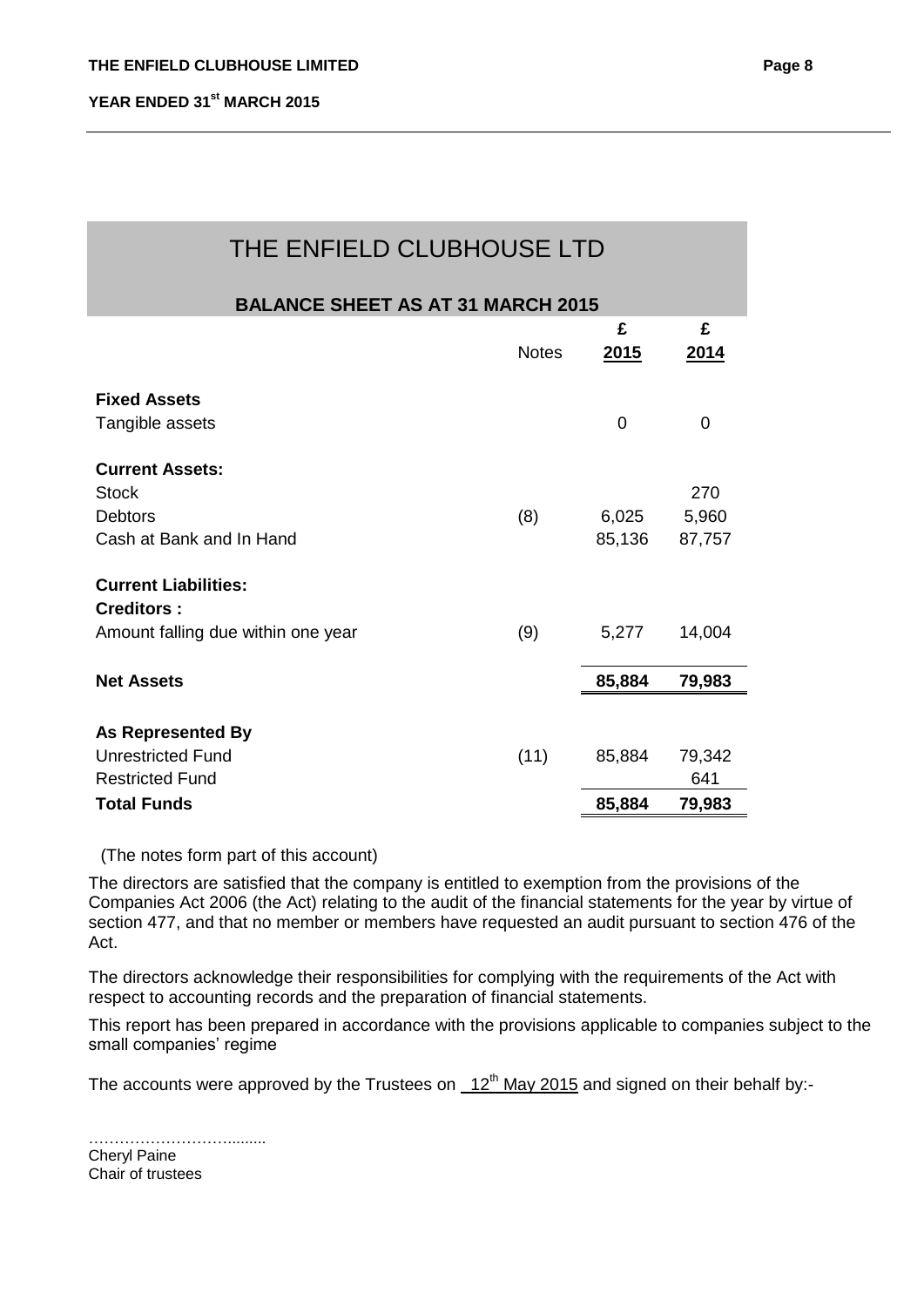### **NOTES TO THE ACCOUNTS**

### **1. ACCOUNTING POLICIES**

The financial statements have been prepared under the historical cost convention, modified to include the revaluation of certain fixed assets, and in accordance with the Financial Reporting Standard for Smaller Entities (effective January 2008).

The statements have also been prepared in accordance with the Statement of Recommended Practice (SORP) - Accounting and Reporting by Charities SORP 2005 issued in March 2005.

#### **2. HIRE PURCHASE AND LEASING COMMITMENTS**

Rentals paid under operating leases are charged to the profit and loss account on a straight line basis over the period of the lease.

#### **3. INCOME**

Incoming resources are recognised in these accounts when the resource is sufficiently certain and measurable and when the charity obtains entitlement to receipt.

#### **4. RESOURCE EXPENDED**

Outgoing resources are recognised in these accounts when a legal or constructive obligation to transfer resources arises.

#### **5. TAXATION**

The Enfield Clubhouse Limited is a registered charity and is not liable for corporation tax on its income under section 505 of the Income and Corporation Taxes Act 1988 to the extent that it is applied to its charitable activities.

### **6. RESERVES**

The Restricted Funds are restricted income funds given to the charity for specific purposes. They are expendable by the trustees in furtherance of particular projects within the charity objects. Where the restriction relates to the acquisition of fixed assets, then it is treated as having been satisfied once the particular assets have been purchased and the appropriate amount is transferred to the unrestricted funds.

The Unrestricted Funds are expendable at the discretion of the trustees in furtherance of the objects of the charity.

|                                | <b>Restricted</b><br>funds<br>reserve<br>£ | <b>Unrestricted</b><br>funds<br>reserve<br>£ | <b>Total</b><br>£ |
|--------------------------------|--------------------------------------------|----------------------------------------------|-------------------|
| At 1 April 2014                | 641                                        | 79,342                                       | 79,983            |
|                                |                                            |                                              |                   |
| Surplus/(Deficit) for the year | (641)                                      | 6,542                                        | 5,901             |
| Transfers between funds        | ۰                                          | ٠                                            |                   |
| At 31 March 2015               | 0                                          | 85,884                                       | 85,884            |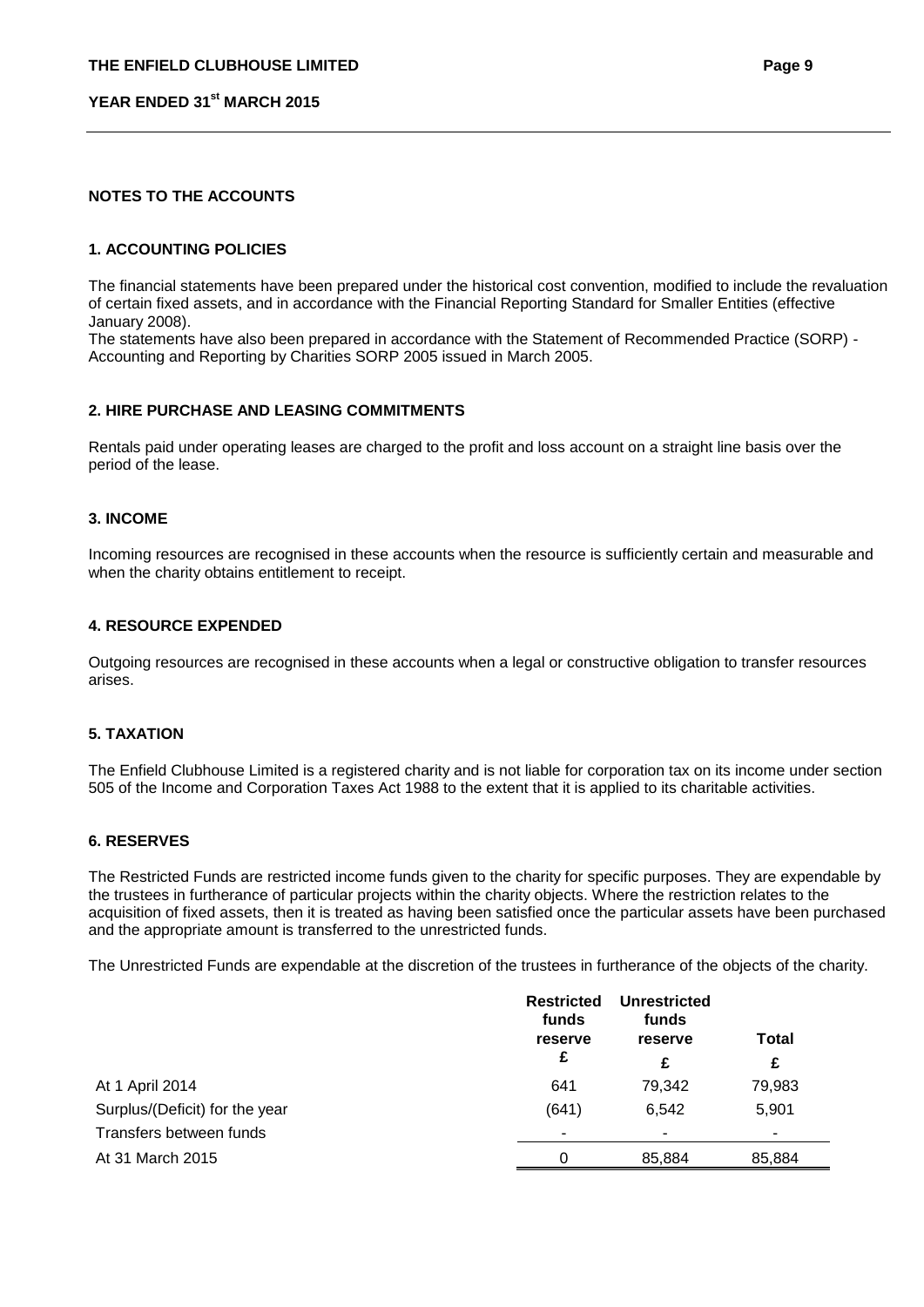## **7. STAFF COSTS**

The total Salary Costs for the year was £31,330 including Tax and National Insurance Contributions. None of the employees received emoluments in excess of £60,000 in the year or the previous year. Trustees are not remunerated.

### **8. DEBTORS**

|                                | 2015  | 2014   |
|--------------------------------|-------|--------|
|                                | £     | £      |
| Prepayments and accrued income | 6,025 | 5,960  |
|                                | 6,025 | 5,960  |
| <b>9. CREDITORS</b>            | 2015  | 2014   |
|                                | £     | £      |
| Accruals                       | 5,277 | 14,004 |
|                                | 5,277 | 14,004 |

## **10. COMPANY LIMITED BY GUARANTEE**

The company does not have a share capital but each member has provided up to a maximum of £10 per member in event of the company being wound up.

## **11. NET MOVEMENT IN FUNDS**

|                             | <b>Total funds</b><br>brought<br>forward | <b>Total</b><br>incoming<br>resources<br>£ | <b>Total</b><br>resources<br>expended | <b>Transfers</b><br>between<br>funds | <b>Total funds</b><br>carried<br>forward |
|-----------------------------|------------------------------------------|--------------------------------------------|---------------------------------------|--------------------------------------|------------------------------------------|
| Restricted funds            |                                          |                                            |                                       |                                      |                                          |
| Awards for All              | 341                                      |                                            | (341)                                 |                                      | Ω                                        |
| <b>Lady Neville Charity</b> | 300                                      |                                            | (300)                                 |                                      |                                          |
| Total restricted funds      | 641                                      |                                            | (641)                                 |                                      |                                          |
| Unrestricted funds          |                                          |                                            |                                       |                                      |                                          |
| General funds               | 79,342                                   | 52,124                                     | (45,582)                              |                                      | 85,884                                   |
| Total unrestricted funds    | 79,342                                   | 52,124                                     | (45,582)                              |                                      | 85,884                                   |
| <b>Total funds</b>          | 79,983                                   | 52,124                                     | (46, 223)                             |                                      | 85,884                                   |
|                             |                                          |                                            |                                       |                                      |                                          |